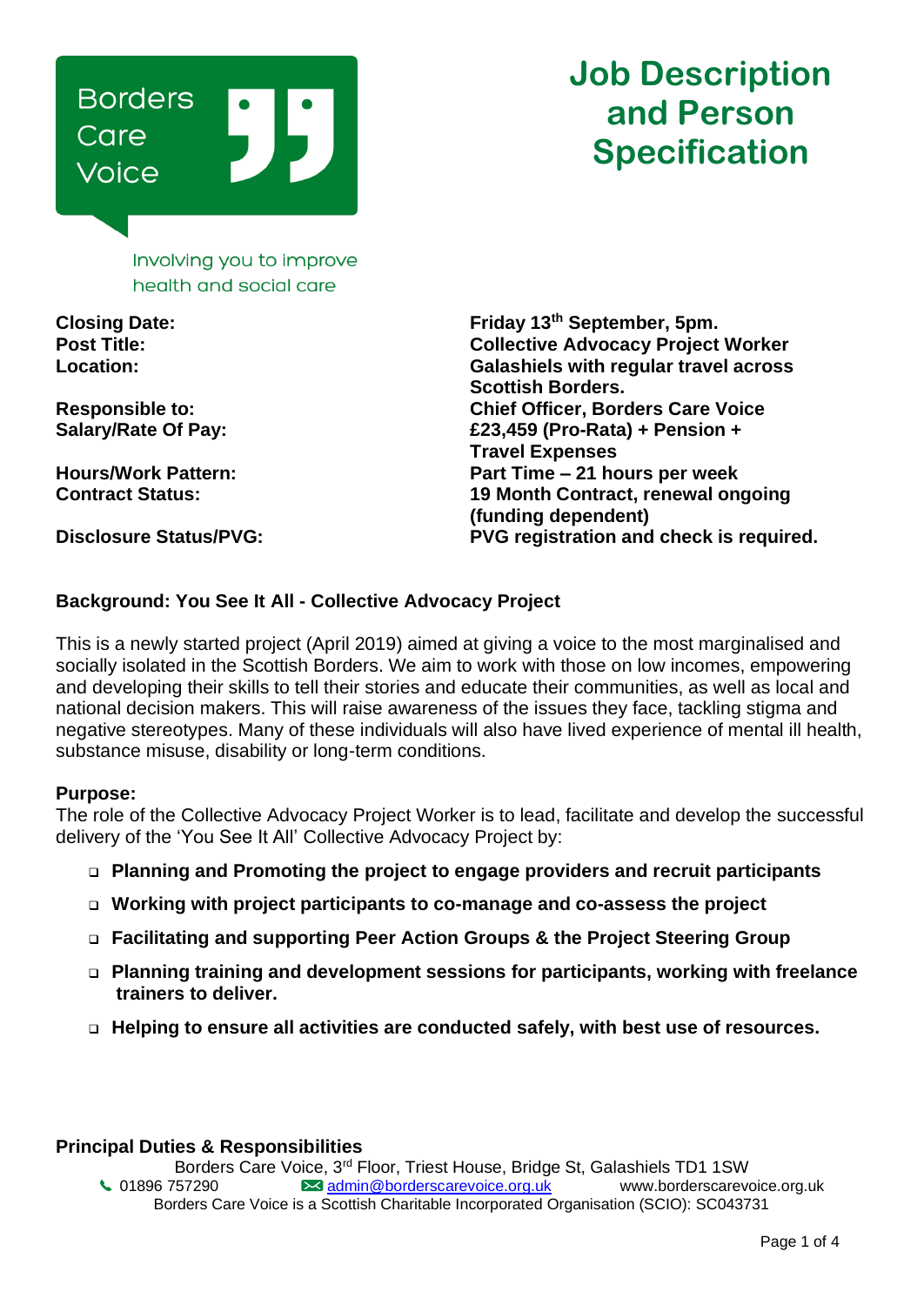- To plan, book and recruit to 3 x monthly Peer Action groups in eastern, south/central and western Borders. 80% of group members must either live in disadvantaged areas (SIMD postcodes) or in receipt of a means tested benefit.
- To plan and facilitate a Project Steering Group on a quarterly basis, consisting of Peer Action group members and advisors, to lead and co-assess the impact of the project.
- To attend a range of key fora, planning and decision-making meetings either in promotion of the project or in support of group members.
- To support participants' skills development and learning via informal support, as well as structured training & development opportunities
- To ensure full compliance with Borders Care Voice Health and Safety policy and support safe working practices of the team and the working environment, including training provided in other venues.
- To undertake any training required as a staff member to further develop appropriate skills and knowledge base.
- To be responsible to the Chief Officer and to report back to the Borders Care Voice Board if required.
- Other duties, as identified, to achieve the overall purpose of the post.

# **Resource Responsibilities:**

A small budget for Training and development, Volunteer Expenses, Venues and Catering will be overseen by this post.

# **Health & Safety Statements:**

# **Collective Advocacy Project Worker**

To ensure the overall effective management of health & safety within the area of responsibility, for employees and anyone else affected by the work activities, through the implementation and compliance with health & safety policies, procedures and arrangements. This post involves a substantial amount of lone working and the project worker must take steps to safeguard themselves by working in accordance with our policies.

# **Other Employees, Sub-Contractors & Volunteers**

Must take reasonable care for the health and safety of themselves, other employees and anyone else who may be affected by their work activities carried out. Employees shall work in accordance with policies, procedures, information, instructions, and / or training received.

# **Board of Borders Care Voice**

The Board and the Chair of Borders Care Voice have overall responsibility for the health and safety of all employees, service users and public attendees at their events.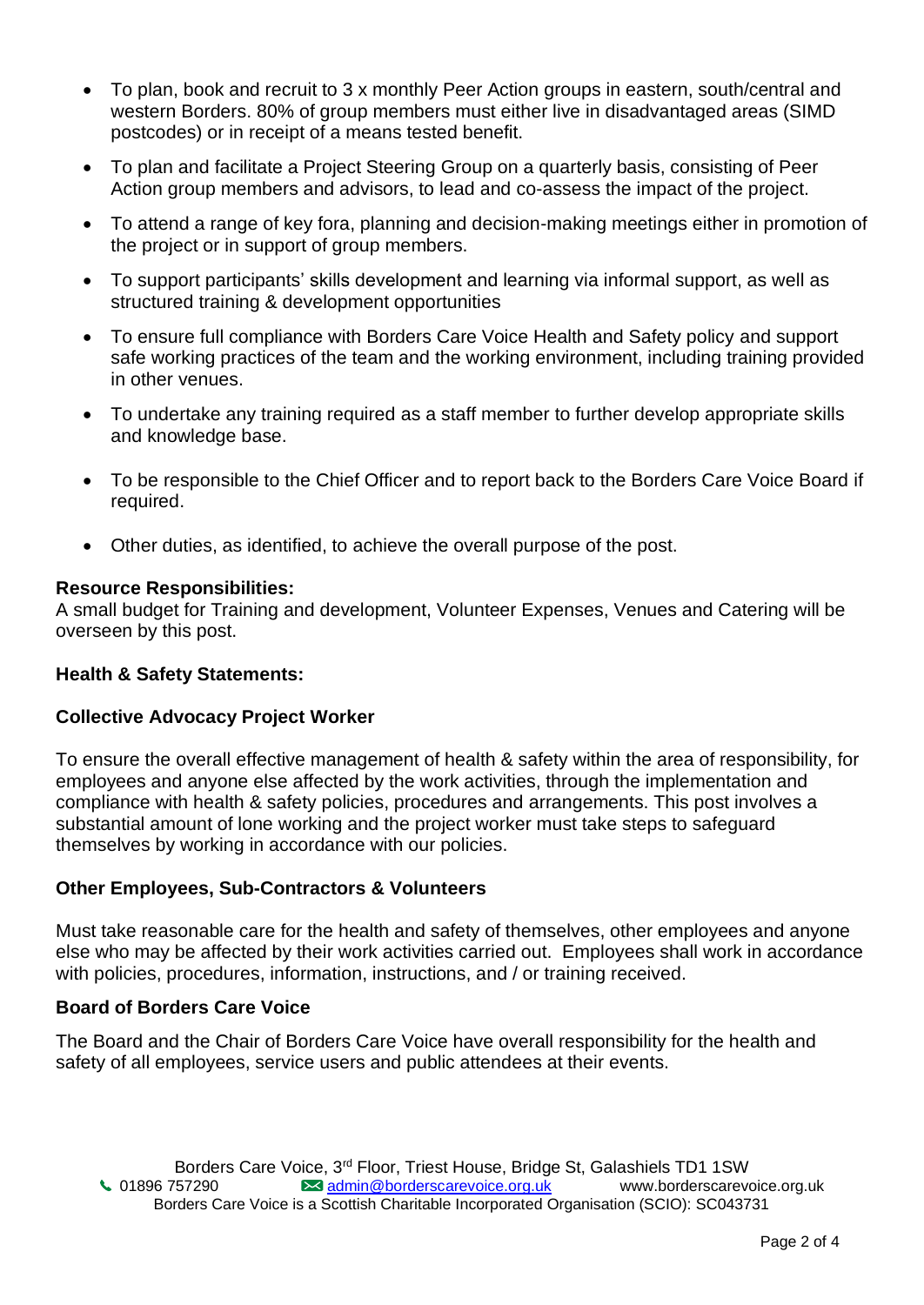# **Person Specification**

# **POST TITLE: Collective Advocacy Project Worker EMPLOYER: Borders Care Voice**

|                                                                                                                                                                                                                            | <b>Essential</b> | <b>Preferred</b> |
|----------------------------------------------------------------------------------------------------------------------------------------------------------------------------------------------------------------------------|------------------|------------------|
| Educated to HND Level or above in Social Policy, Welfare Rights,<br>Advocacy, Social Work or equivalent.                                                                                                                   | ✓                |                  |
| Experience of delivering advocacy in any format                                                                                                                                                                            |                  | ✓                |
| Experience of working with and supporting people of working age<br>or older people, with lived experience of mental health, substance<br>misuse or with disabilities and long-term conditions, particularly in<br>a group. | ✓                |                  |
| Experience of working formally with public services, the third<br>sector and local/national democratic structures.                                                                                                         |                  | ✓                |
| Experience of delivering co-production in public services or the<br>third sector                                                                                                                                           |                  | ✓                |
| Competent in Microsoft Office and a good level of IT literacy                                                                                                                                                              | ✓                |                  |
| Experience of project management & delivery                                                                                                                                                                                |                  | ✓                |
| Good knowledge and experience of planning and delivering<br>project evaluations, particularly through co-production with<br>participants.                                                                                  | ✓                |                  |
| Excellent time management & organisational skills                                                                                                                                                                          | $\checkmark$     |                  |
| Experience in organising groups, meetings, training events and/or<br>conferences with and for people with lived experience                                                                                                 | ✓                |                  |
| Excellent interpersonal and communication skills, including<br>written, data analysis and report writing skills.                                                                                                           | ✓                |                  |
| Ability to work on own initiative                                                                                                                                                                                          | $\checkmark$     |                  |
| Full Drivers Licence & access to own car                                                                                                                                                                                   | ✓                |                  |

# **EXPERIENCE**

The successful candidate will be a confident and experienced worker; who is comfortable in leading and facilitating meetings of individuals with lived experience as advocacy, working or campaigning groups. They will be able to work with participants in a way that is collaborative and empowering to them, encouraging their self-development and confidence.